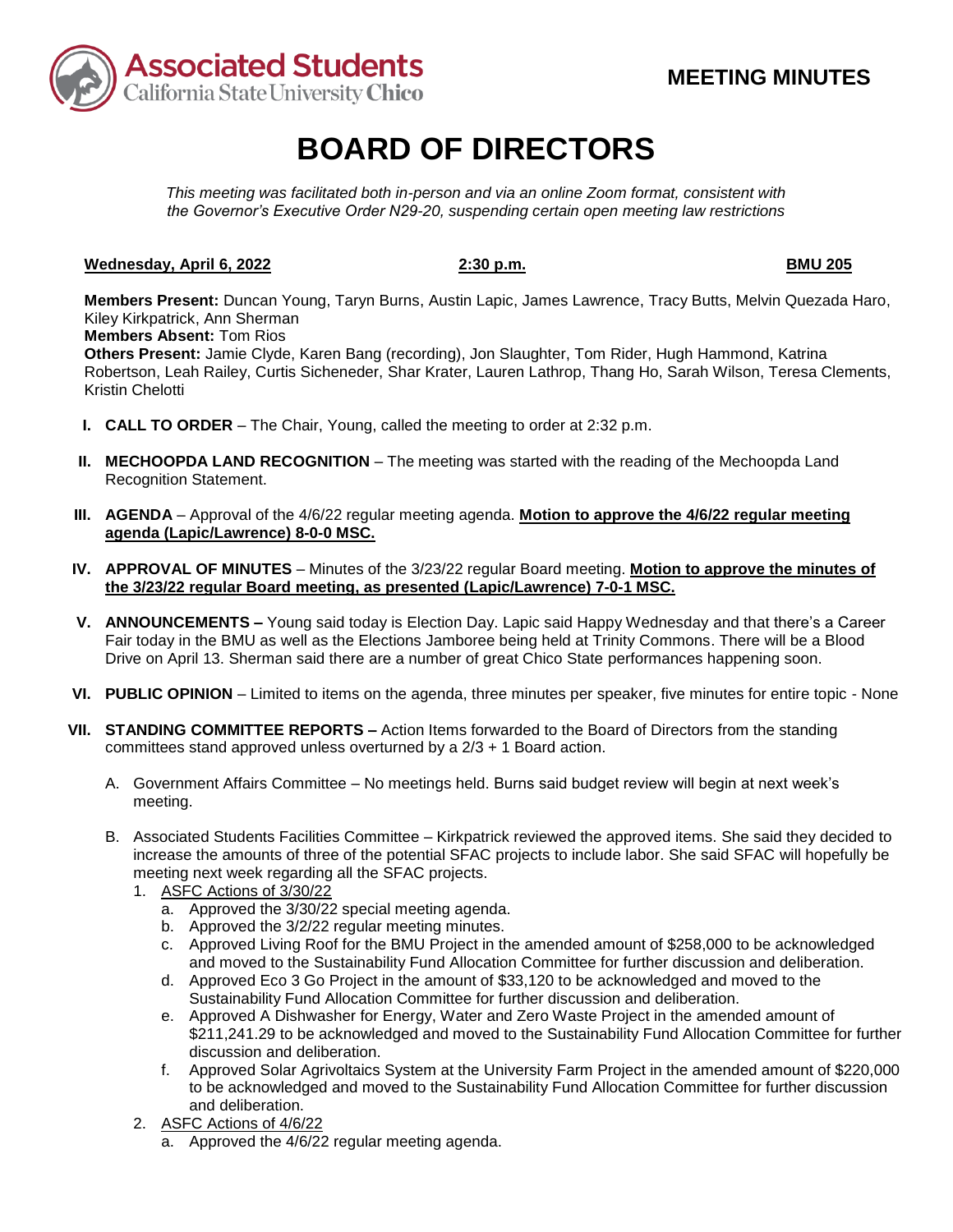- C. Associated Students Businesses Committee Lapic noted the approved items.
	- 1. ASBC Actions of 4/4/22
		- a. Approved the  $4/4/22$  regular meeting agenda.
		- b. Approved the 3/21/22 regular meeting minutes.

### **VIII. BUSINESS**

- A. Information Item: Addition and Revisions to Associated Students Corporate Codes and Human Resources Policies:
	- inappropriate and not trampling on First Amendment rights and questioned if this type of guideline should much the content but the centralization of how the programs work together; how we do what we do, vs. 1. Addition of Associated Students Social Media Policy – Slaughter said this is a new policy and it's important to have it finalized before the new marketing director begins. He reviewed and also noted the process that is currently being done. Sherman said the campus side has discussed what has been considered be included in the policy. Slaughter said he would look into this. Clyde said this process talks to not so what's actually said.
	- 2. Revisions to Publicity and Advertising Policy, including title change to Marketing and Publicity Policy regarding old guideline V. D., which stated that questions regarding compliance with the policy would be directed to the EVP and if questions would now go to the marketing director. Slaughter said publicity and advertising was originally very Activity Fee heavy and that's why the EVP had this role. He said now that it's Slaughter reviewed the requested revisions, noting a lot of cleanup was done. He said the change to the new name recognizes the centralization of this particular department for the corporation. Lapic questioned corporate wide, marketing would have this role.
	- 3. Revisions to Associated Students Human Resources Policy Administrative Time Off (Exempt Status) years. If this revised policy is approved, Clyde said she will then be able to award to all those who deserve. driven, but also for above and beyond service. Young asked if it's possible this could be used in a manner that an employee could perceive as punitive and could put the AS at liability risk. Clyde said they could look Policy, Policy No. 505 including title change to Administrative Time Off Policy, Policy No. 505 - Clyde said these suggested modifications are a result of the Retention and Recruitment talks. She said this policy focused on Exempt staff, salaried employees, who have worked quite a bit more time than normal. As Executive Director, she said she could give them a day off, but this policy has never covered non-Exempt (hourly) employees. She said as minimum wage increases have increased, there are a lot less Exempt employees, so it's hard to recognize those who have gone above and beyond, especially over the past two Quezada Haro asked if the award is based on job performance and Clyde said it's mainly performance at changing the title so that it's not perceived negatively as it sounds similar to Administrative Leave which is very different. Clyde noted that it's time off with pay which should be looked at as a benefit by employees. Railey suggested possibly changing to Bonus Time Off and will follow up with Clyde.
	- 4. Revisions to Associated Students Human Resources Policy Time Off for School Activities, Policy No. 755 – Clyde said this policy is a CA law already that supports parents by allowing up to 40 hours of time off per extra layer to show support of employees as working parents. Clyde said the policy is very specific for what the time can be used for and would mostly affect hourly employees and lower wage earners who would Clyde said employees can also use sick leave. Railey said CA policy allows that employees are allowed to use half of their sick leave for the care of their kin and that it would be more advantageous to leave them than the 8 hours a month and Railey said yes. She said she used the Cal Chambers documents for this and said the AS could always be more generous; this is what has to be provided at a minimum. If the Board agrees, Railey said they could remove the 8 hours per calendar month. Clyde said there is always an have to run some numbers to see what it would look like. He asked if there's anything similar to provide to those that have families that don't have children, to provide equity to everyone and Clyde said this idea was policy doesn't say you have to be the custodial parent and gives us the latitude to approve their time. Butts year from work to participate in activities of the school or licensed child care. She said COVID has illuminated the challenge for working parents and noted they're taking an existing policy and adding an have problems taking time off previously without pay. Lapic suggested adding in sickness or illness and separate. Kirkpatrick asked if there are child care emergencies, would employees be allowed to use more operational need based into this in terms of the operational needs of the organization being first and foremost. She said generally speaking, there's usually some type of advance notice and employees would need to work it out with their supervisor. Young questioned expected costs for this and Clyde said they'd discussed by the staff directors. She said it isn't equitable across the board but they saw the way COVID effected parents differently wasn't across the board either. She said this is a nod to creating equitability. Lapic questioned regarding parents needing time off that don't have custody of their child. Railey said this said the care of aging parents by employees may be something the AS wants to think about as well. Railey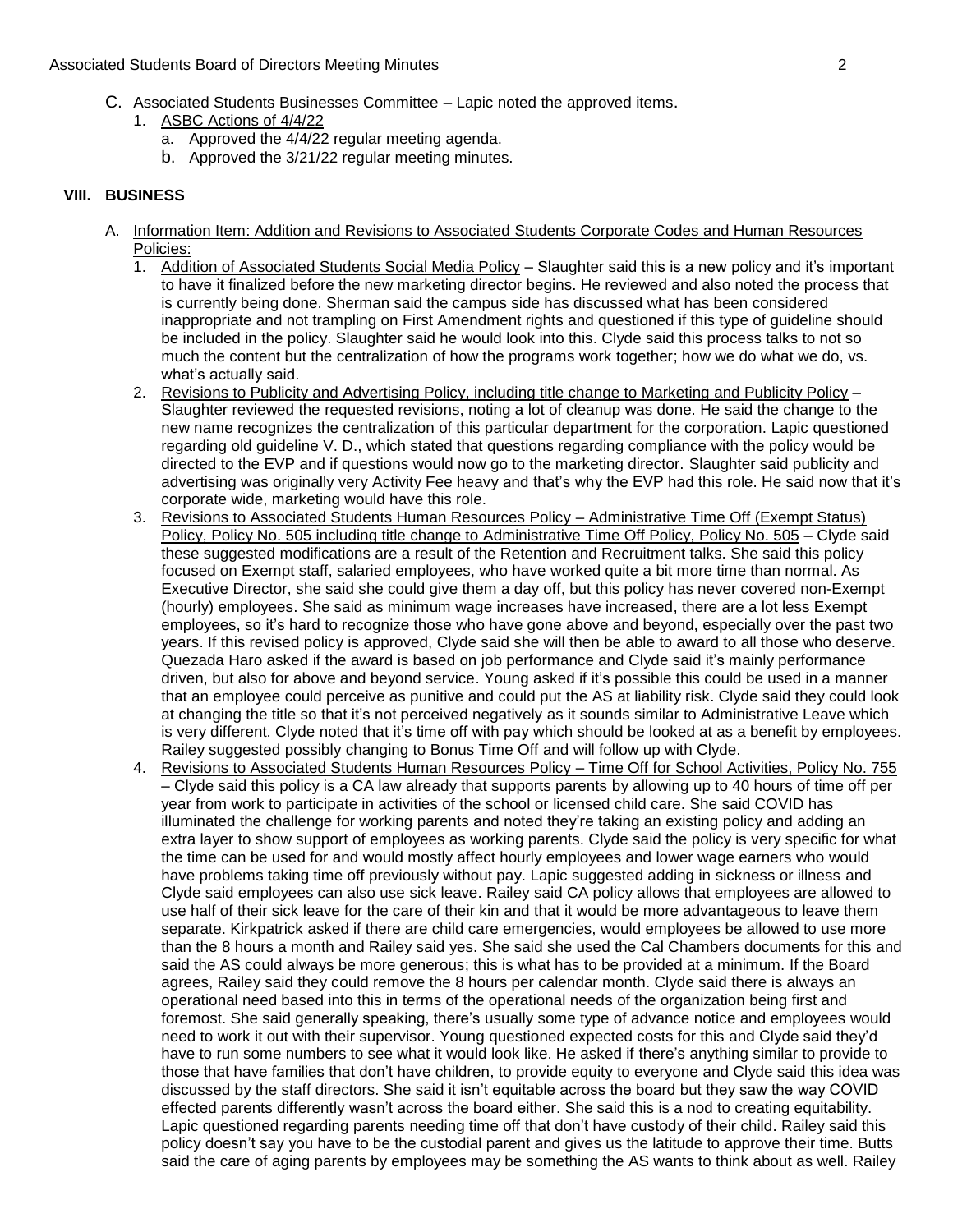said this was an excellent point and she would explore this more to assure it wouldn't be crossing into FMLA because a lot of times caring for parents would be protected under Federal and State law and also applies to caring for ill children. She said this policy is for school or child care activities or issues related to their care. Kirkpatrick said this goes through grade 12, and questioned if a child has special needs over this age, if it would it be covered under this or FMLA. Railey said probably under FMLA. Butts said this is wonderful and expressed appreciation for this policy.

- B. Discussion Item: 2/28/22 Activity Fee Fund Budget vs. Actual Slaughter said the fiscal year benchmark is 67%. He said this is the first year of collecting revenues a bit differently from campus so that figure is running a bit low; however, it will even out at the end of the year. He reviewed the report with the committee and said Activity Fee is doing fine.
- C. Discussion Item: 2/28/22 Combined Student Union and WREC/AO Summary Income and Expense Statement Kirkpatrick provided an overview, noting the Student Union has expensed 50.19% of the annual budget and generated 45.69% of projected income.
- (\$7,895), YTD Net Income at \$146,625; however, we are on a net zero contract with Housing so ultimately, it's a savings for Housing. Lapic pointed out that Operating Income - Retail Sales YTD is a little over \$1 million, D. Discussion Item: 2/28/22 Dining Services Financials - Lapic reviewed, noting Net Income for the month at noting that since we've returned to campus, it has been stellar for Dining Services.
- E. Discussion Item: 2/28/22 AS Wildcat Store Financials Lapic said for the month that Income was at \$38,674, Expenses and Transfers at \$69,811 and (\$31,137) Net Decrease. Commission Income at \$329,170 YTD.
- sales in February were +15.2% compared to 2021. Overall, they ended the month at \$260,926 which was +120% to last year. Sherman said two years ago in April-May is when campus closed due to COVID and it's F. Discussion Item: 2/28/22 Follett Wildcat Store Financials – Lapic reviewed with the Board and said textbook good to see increased sales.
- recommendation until all feedback from the CSU campuses has been received. He noted that the Curriculum **IX. DIRECTOR OF UNIVERSITY AFFAIRS REPORT** – Lawrence said last Friday SAS released their statement on AB 928; however, he said the AS CSU decided to move forward with their recommendation before taking Chico State's feedback in account. He said SAS has asked for a revision of that feedback and to reconsider the passage of their Advisory Board met last week and also agreed with SAS. Lawrence said SAS is canceled for this week and that another SAS resolution is coming out soon asking for CSU, Chico to add all six Student Academic Senators to Academic Senate. He said that Jade Tsao is looking at constitutions for the 23 other Academic Senates for him. He said they hope to have representation from all colleges at Academic Senate. Lawrence said EPPC tomorrow is showcasing a new catalog format for the upcoming year.
- **X. DIRECTOR OF SOCIAL JUSTICE AND EQUITY REPORT**  Quezada Haro had no report.
- Cabinet is taking a look at enrollment as it has been declining since the high of 2017-18. She said they expect the reminded that declining enrollment is important for the AS due to our student fee funded programs, which means School Activities Policy. **XI. UNIVERSITY VICE PRESIDENTS' REPORTS** – Sherman suggested checking out the demolition of the old science building. She said approval has been completed for the building design for the new Behavioral and Social Sciences building and they are working on approval for the final budget for the building which is \$75 million. She said Chico State has been very fortunate with multiple new buildings in the past few years. • Sherman said the President's decline to continue for the next couple of years due to peer demographics of college age freshmen declining in the U.S. Also, Chico State has done a good job on the Graduation Initiative and we're seeing students getting through the graduation process. She said there are a lot of plans in place to start turning the decline around. Sherman less money for the AS. She said their successors will need to make decisions regarding which programs to fund and what to do with available funds. Sherman also noted appreciation of the discussion regarding the Time Off for
- Chavez campaign wasn't done this year and she noticed "interesting" TikTok videos around that holiday. Butts said Patrick's Day because young students are watching the college students and there is now an issue with college **XII. FACULTY REPRESENTATIVE REPORT** – Butts said she was on TikTok the last couple of days because they've been thinking about how to leverage social media to their benefit at their college. She said the campus Cesar a couple of her colleagues have kids who attend Notre Dame Grammar School and they close the campus on St. student behavior on Cesar Chavez Day. She reminded that there are always people watching us, even when we